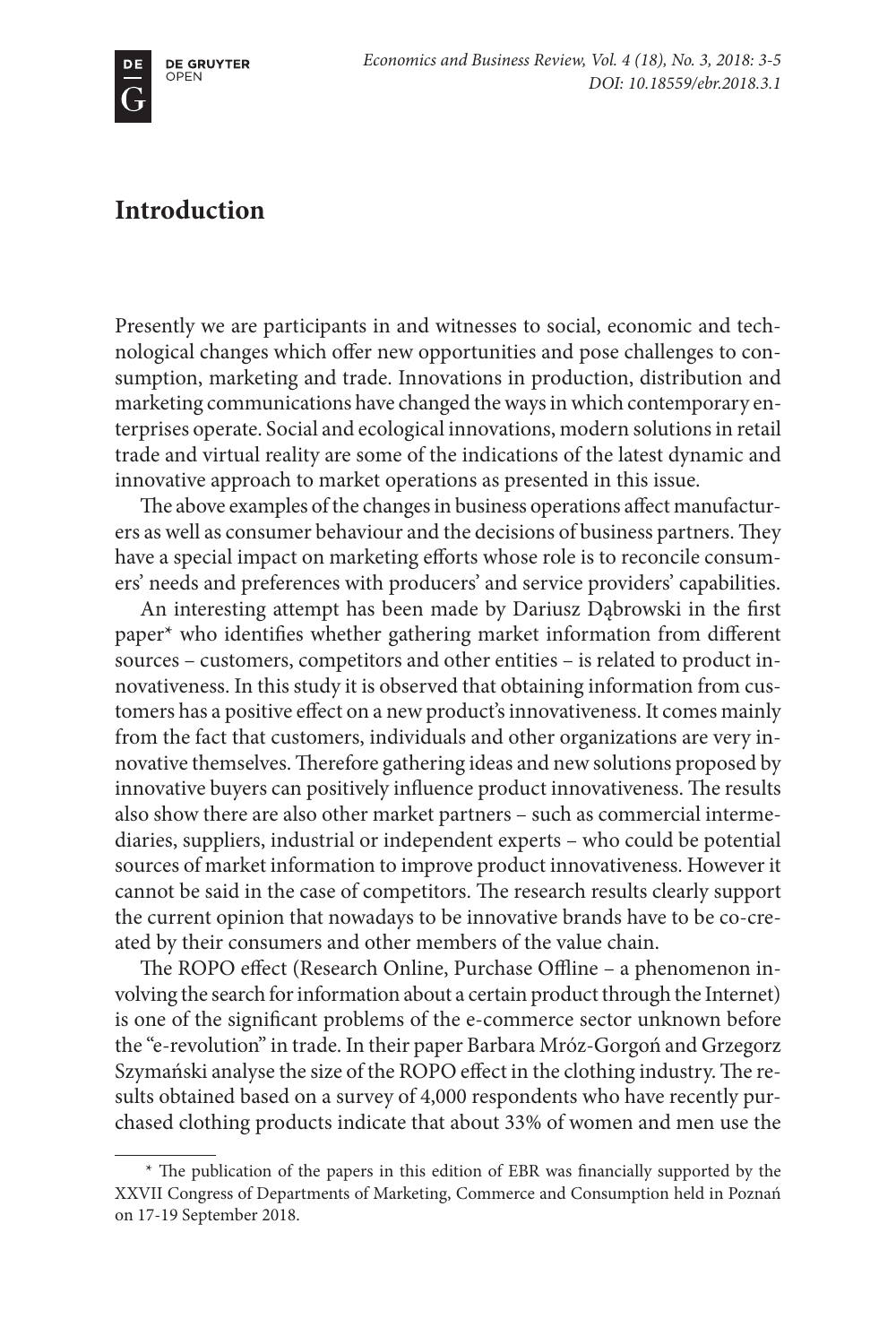Internet as a place to obtain information about clothing products. The overall high evaluation of the impact of information found on the Internet in making a purchase decision confirms the general increase in the popularity of e-commerce in the clothing industry.

Filip Grudzewski, Marcin Awdziej, Grzegorz Mazurek and Katarzyna Piotrowska discuss a very up-to-date topic which is the role of virtual reality (VR) in marketing communication. In their study the authors examined the possible impact of VR on message perception and attitude towards particular offers. They also attempt to ascertain whether there is a relationship between the use of VR and the acceptance of new technologies in marketing communications. The research involving an experiment with 150 observations of respondents, taking advantage of three different marketing communications tools (VR presentation with Oculus Rift hardware, video and printed advertisements), demonstrated that VR technology positively and significantly impacts the reception of the offer, the technology involved and the presentation itself. According to the experiment's results, the use of modern technologies such as video and VR can significantly support marketing strategies and sales.

Authors Edyta Rudawska, Ewa Frąckiewicz and Małgorzata Wiścicka- -Fernando also investigate innovation; in this paper, socio-ecological innovations in marketing strategy among SMEs operating in the food and drink sector in Central-Eastern (Poland, Croatia and Russia) and Western (Great Britain, Germany and Spain) Europe. The team of international researchers hypothesise that a country's level of socio-economic development determines the extent to which social and ecological innovations incorporated in marketing strategies are implemented by enterprises. The companies' managers, marketing department personnel, or employees delegated by the owners/managers were surveyed to determine how they perceive the role of implementing social and ecological innovations, if they undertake this activity and to what extent they take into account social and ecological aspects when designing their marketing strategies. Contrary to their hypothesis the country's level of economic development did not significantly influence managers' awareness and attitude to sustainable activities. Instead managers' understanding and perception of sustainable development and their company's activities are of greater importance. The research reported in this paper provides a number of important directions for future research.

In the final paper Grzegorz Maciejewski investigates consumer attitudes toward new technological solutions in modern retailing. In this empirical study a sample of 1,075 Polish consumers are surveyed to determine their attitudes, purchasing behaviours and opinions of service and commercial outlets which employ such technologies as self check-out systems, different types of technology-enabled shopping trolleys and virtual advisers. Overall the results of their on-line survey reveal that consumers hold positive attitudes to the modern solutions in this industry, even if their level of knowledge and understanding of